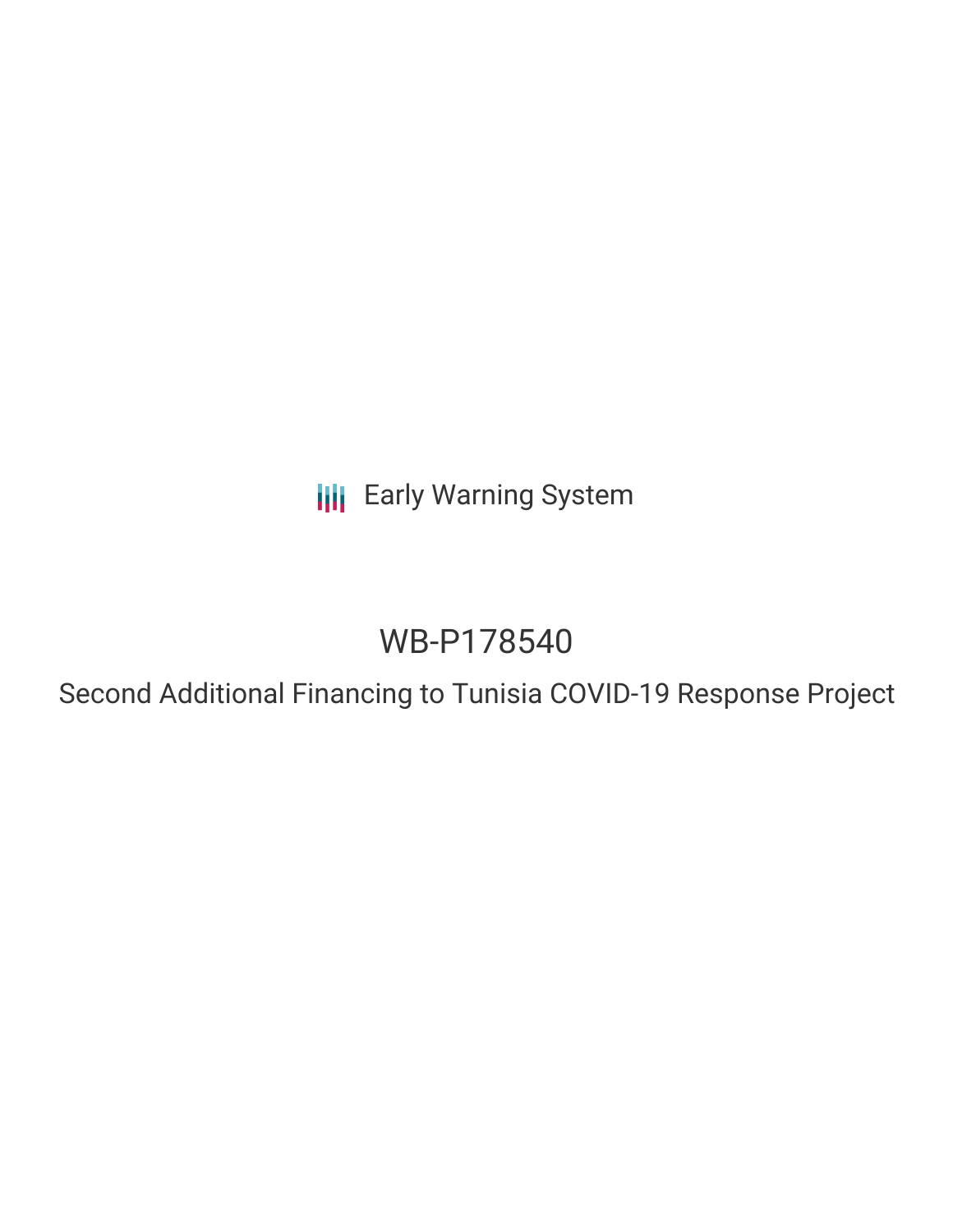

# **Quick Facts**

| <b>Countries</b>               | Tunisia                     |
|--------------------------------|-----------------------------|
| <b>Financial Institutions</b>  | World Bank (WB)             |
| <b>Status</b>                  | Proposed                    |
| <b>Bank Risk Rating</b>        | A                           |
| <b>Voting Date</b>             | 2022-05-24                  |
| <b>Borrower</b>                | Government of Tunisia       |
| <b>Sectors</b>                 | <b>Education and Health</b> |
| <b>Investment Type(s)</b>      | Loan                        |
| <b>Investment Amount (USD)</b> | \$50.00 million             |
| <b>Project Cost (USD)</b>      | \$50.00 million             |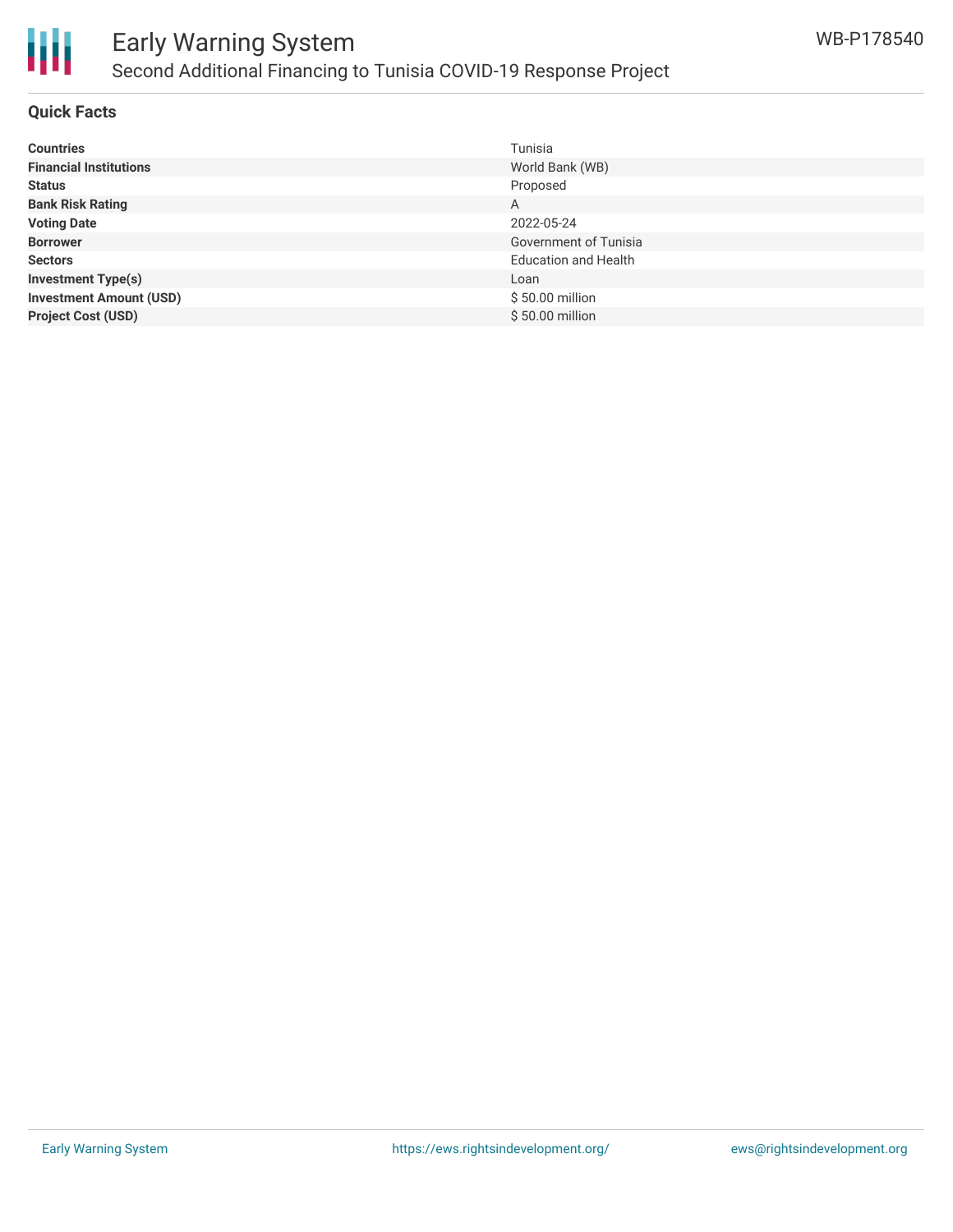

#### **Project Description**

According to bank provided information, the project objective is to prevent, detect and respond to the threat posed by COVID-19 and strengthen national systems for public health preparedness.

The proposed AF will enable Tunisia to reach its revised, more ambitious coverage goals, and extend protection by providing boosters as well as increased health system capacity for case management for its population to combat the more transmissible Omicron variant as well as potential future variants.

The proposed AF will also enable Tunisia to further strengthen its health system capacity and resiliency, improving its ability to withstand future health and climate shocks.

The proposed AF will expand the scope of Component 1 (Emergency COVID-19 Response) to finance the purchase of 4.2 million vaccine doses, which will be utilized to contribute to closing the coverage gaps for Tunisia's vaccination goals.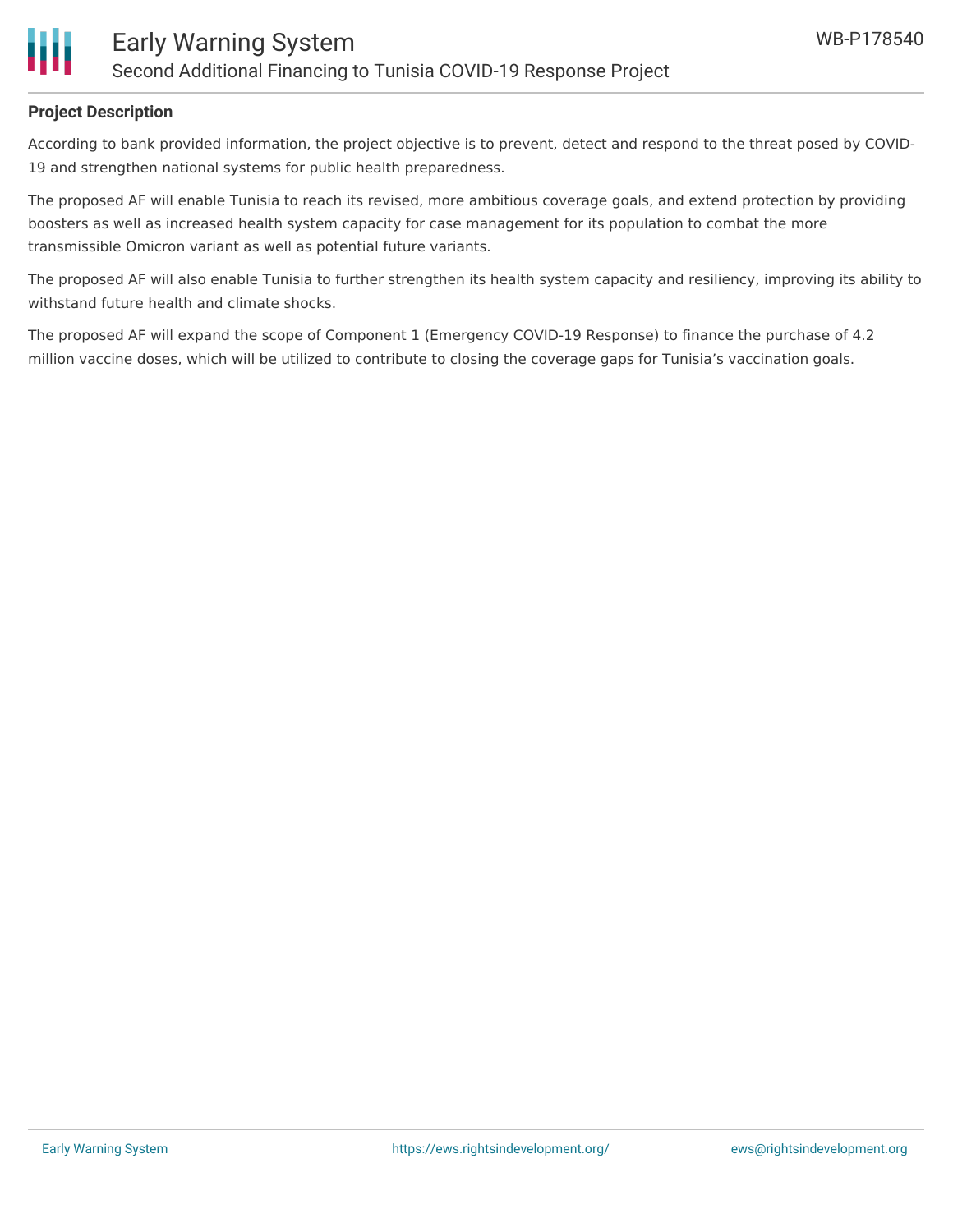

# **Investment Description**

World Bank (WB)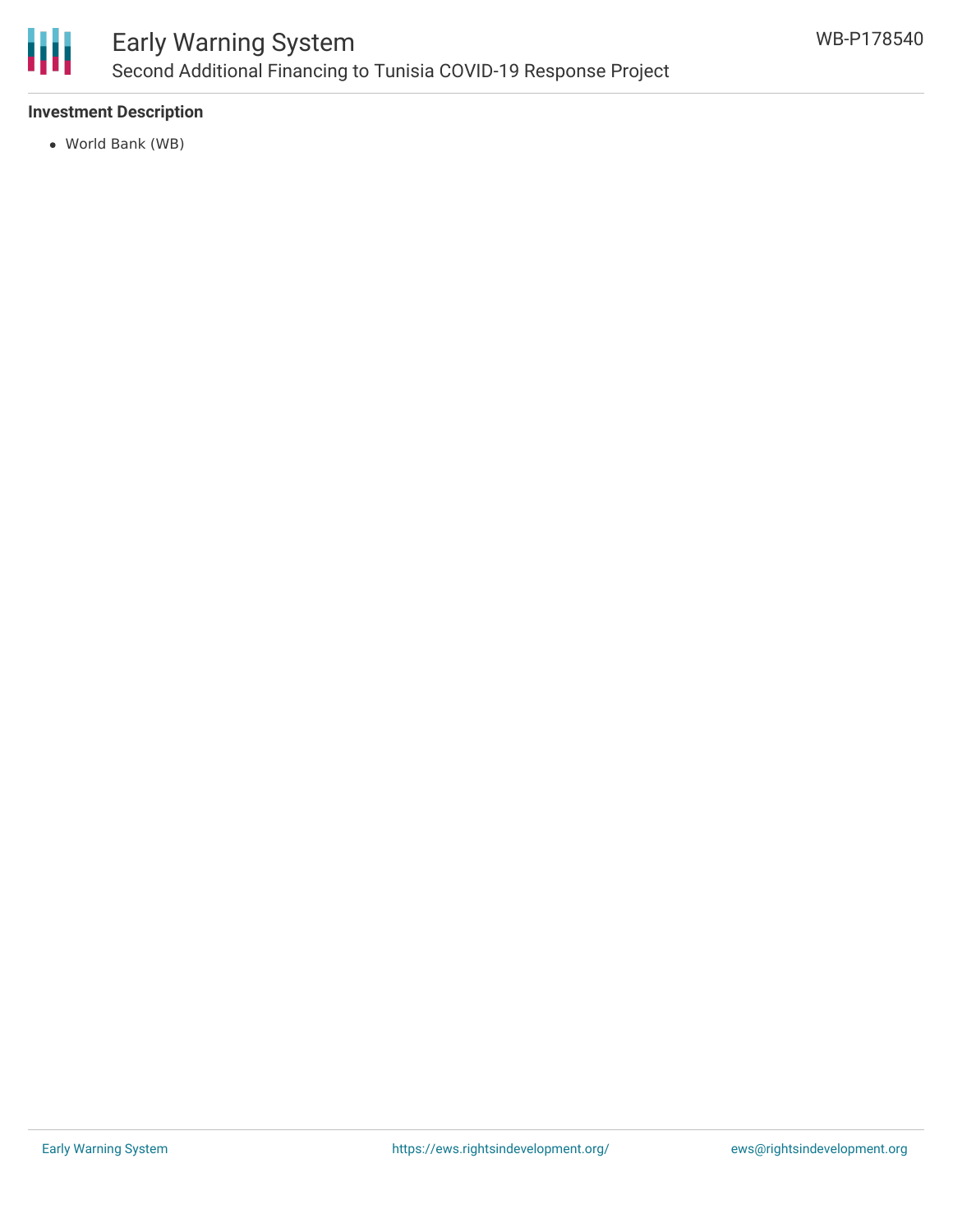# **Contact Information**

**World Bank:**

Denizhan Duran Economist, Health

Luc Laviolette Practice Leader

**Borrower:**

Republic of Tunisia Kalthoum Hamzaoui Directeur Général de la Coopération Multilatérale- Ministè [k.hamzaoui@mdci.gov.tn](mailto:k.hamzaoui@mdci.gov.tn)

Ministry of Health

#### **Implementing Agency:**

Ministry of Health Abderrazak Bouzouita Director General of Health Services, Ministry of Health [dgs.ms@rns.tn](mailto:dgs.ms@rns.tn)

### **ACCESS TO INFORMATION**

To submit an information request for project information, you will have to create an account to access the Access to Information request form. You can learn more about this process at: [https://www.worldbank.org/en/access-to](https://www.worldbank.org/en/access-to-information/request-submission)information/request-submission

#### **ACCOUNTABILITY MECHANISM OF THE WORLD BANK**

The World Bank Inspection Panel is the independent complaint mechanism and fact-finding body for people who believe they are likely to be, or have been, adversely affected by a World Bank-financed project. If you submit a complaint to the Inspection Panel, they may investigate to assess whether the World Bank is following its own policies and procedures for preventing harm to people or the environment. You can contact the Inspection Panel or submit a complaint by emailing ipanel@worldbank.org. Information on how to file a complaint and a complaint request form are available at: [https://www.inspectionpanel.org/how-to](https://www.inspectionpanel.org/how-to-file-complaint)file-complaint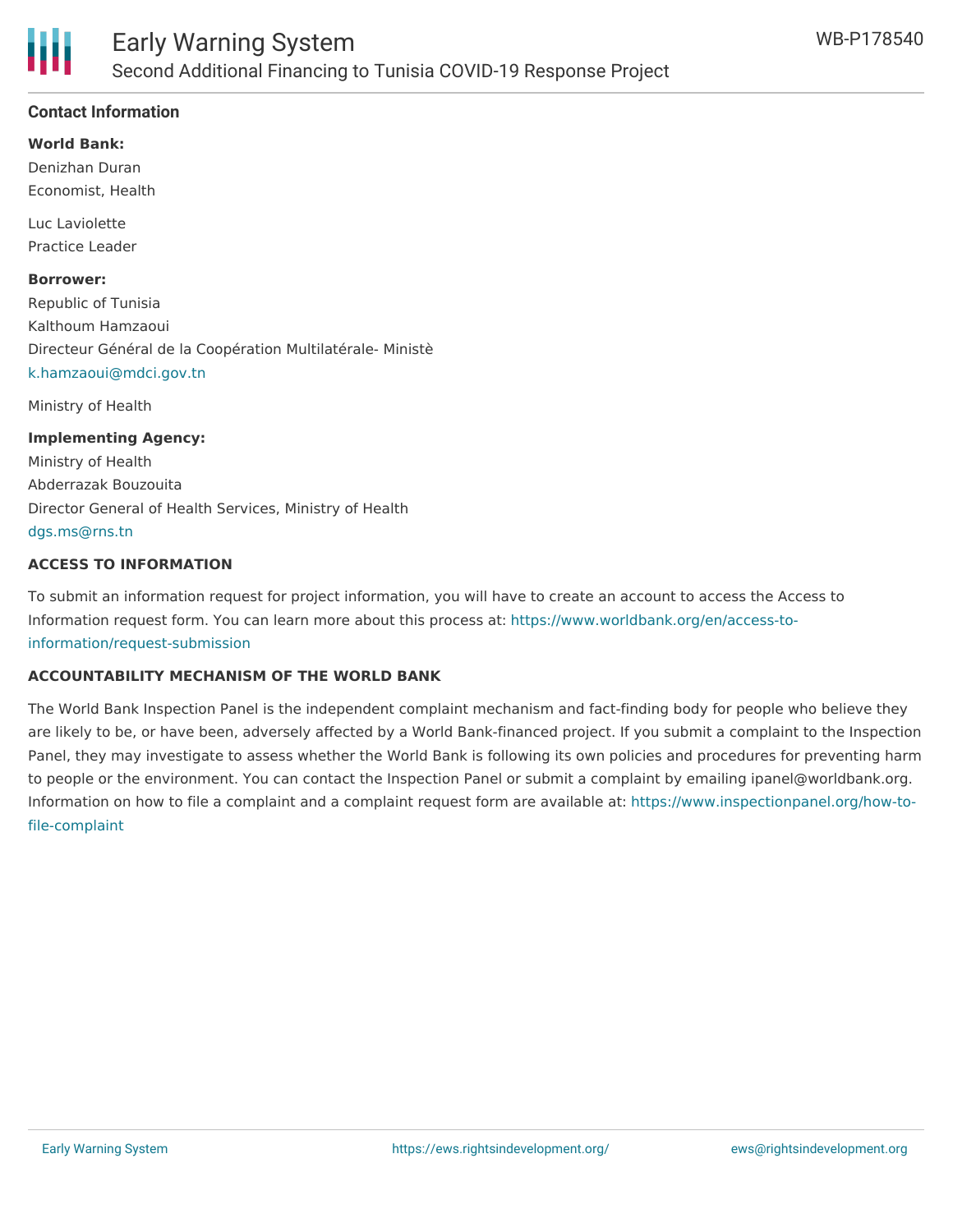

#### **Bank Documents**

• Project [Information](https://ewsdata.rightsindevelopment.org/files/documents/40/WB-P178540.pdf) Document [\[Original](https://documents1.worldbank.org/curated/en/099120003022230869/pdf/Project0Inform0e0Project000P178540.pdf) Source]